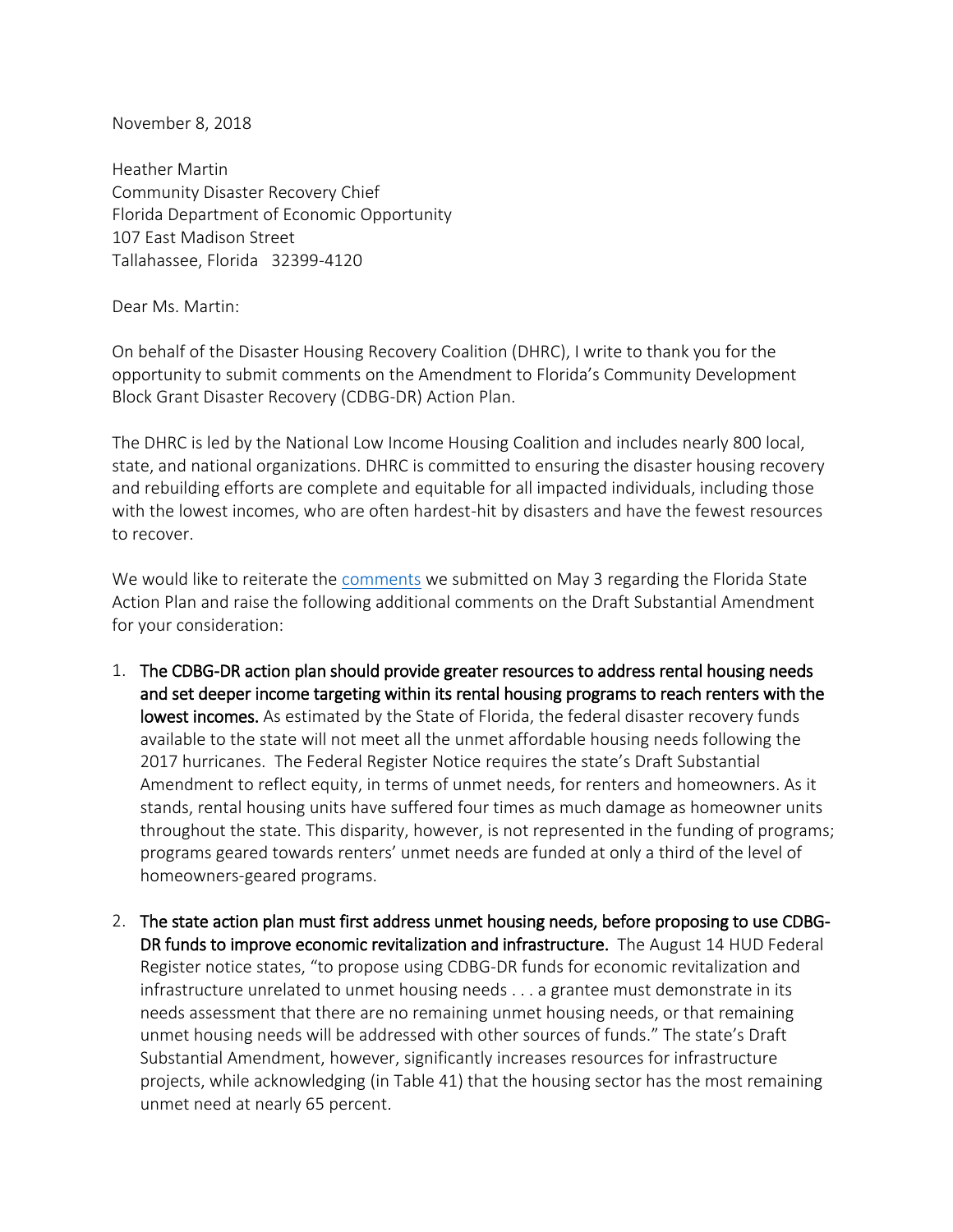Specific language should be added as to how DEO—as required by HUD's Federal Register will specifically: (1) identify how any remaining unmet housing needs will be addressed, and (2) identify how the economic revitalization and infrastructure activities will contribute to the long-term recovery and restoration of housing in the most impacted and distressed areas.

The state action plan should also ensure that rebuilding plans address the infrastructure needs of all communities fairly, so that communities with inadequate infrastructure before the disaster emerge from the recovery process with an equitable level of infrastructure (roads, bridges, drainage, etc.) that will enable them to better weather future storms.

- 3. The Draft Substantial Amendment should both identify and address the unique unmet needs of lower income households. The Draft Substantial Amendment does not create any set asides to ensure that the needs of Low and Very Low Income households are met. This is concerning, especially since the state's own plan observes that "[w]hat becomes clear when looking at the number of people who have low- to moderate-income is that every county has multiple areas (block groups) characterized by very low-income levels." All programs, and particularly rental housing programs, should include a minimum floor set aside for both Very Low and Low Income households.
- 4. The State must put in place mechanisms to ensure that the recovery dollars do not lead to the displacement of low-income residents. For instance, if manufactured community owners receive repair and replacement dollars for homes they own and are renting or if infrastructure dollars are allocated to address community maintenance and mitigation, the State must prohibit increases in lot rental amounts, fees and other efforts to push out lowincome households. Owners should be required to disclosure to residents the use of those funds to ensure long-term community resiliency.
- 5. Beyond rehabilitation and new construction funds, there is a pressing and ongoing need for direct assistance to displaced renters through the Disaster Housing Assistance (DHAP) program. The Action Plan provides funding for new construction for rental housing, but it does little to address the needs of tenants who were displaced due to hurricane damage and need housing now. Prior to the damage caused by Hurricane Irma, Florida was already experiencing an affordable rental housing shortage in the counties most impacted by the storm. As such, we recommend providing direct rental assistance that can be extended for up to 48 months while renters wait for new affordable rental housing to be constructed. One alternative is to request FEMA and the U.S. Department of Housing and Urban Development (HUD) make the Disaster Housing Assistance Program (DHAP) available to survivors of Hurricane Irma. DHAP was created from hard lessons learned during Hurricane Katrina, and it has been used successfully after past disasters. Without longer-term housing solutions, like DHAP, families have had no choice but to double or triple up with other families, sleep at shelters, return to uninhabitable homes, or pay more than half of their income on rent, putting them at increased risk of evictions and, in worst cases, homelessness. Communities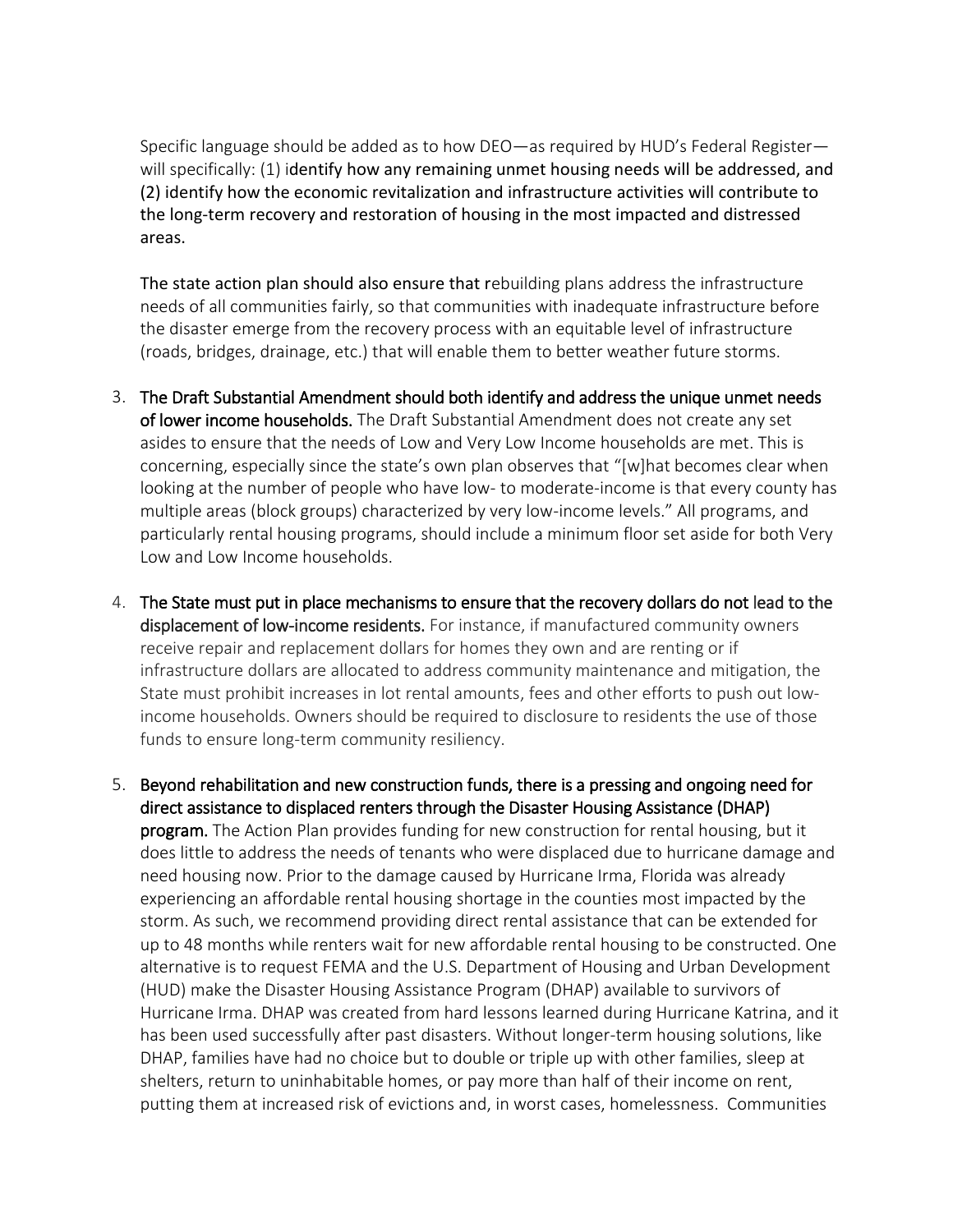of color are disproportionately represented in low to moderate income renter populations, and failure to address the unmet needs of renters will undoubtedly worsen income and racial inequity in recovery.

- 6. The plan should require a longer affordability period for rental housing developments built or repaired with CDBG-DR funds to avoid exacerbating the current shortage of affordable rental homes in the state and to maximize the federal and state investment. According to the National Low Income Housing Coalition's 2018 [The Gap](https://nlihc.org/gap) report, even before the recent hurricanes, there were only 26 affordable and available rental homes for every 100 extremely low income families in Florida. Like other states across the nation, the shortage of affordable rental homes primarily impacts these lowest income households. As a result, 79% of these households pay at least half of their income on rent, leaving few resources for other basic needs. While the state's current affordability restriction for the Low Income Housing Tax Credit (LIHTC) – the principle source of financing for affordable housing properties – is 50 years, the amendment to the Action Plan sets far less robust standards. In fact, the Action Plan allows local governments to define affordability periods for single family rental housing, and it sets the minimum affordability period for rehabilitated or reconstructed multifamily rental housing with eight or more units at a minimum of 15 years and for newly constructed multifamily rental housing consisting of five or more units at a minimum of 20 years.
- 7. The Draft Substantial Amendment should provide a racial impact analysis of the damage from the storm and how resources will be allocated. The Federal Register allocation requires that the Florida Department of Economic Opportunity (DEO), as a grantee, "assess how planning decisions may affect members of protected classes, racially and ethnically concentrated areas, as well as concentrated areas of poverty." The requirement to assess the effects of planning decisions on members of protected classes and racially and ethnically concentrated areas should be incorporated into this Draft Substantial Amendment as "funds allocated under this notice and under the Prior Notice are subject to the requirements of this notice and the Prior Notice (as amended)." The February 2018 notice has language requiring an assessment of ethnically concentrated areas, which should also apply to funds from this most current allocation.
- 8. The Draft Substantial Amendment should also describe impacts below the county level (zip code or neighborhood level). A functional racial impact analysis that truly evaluates impact on ethnically concentrated areas can only occur if the demographic information is made at the most granular level. The Federal Register sets a minimum of "impacts geographically by type at the lowest level practical (e.g., county level, zip code, neighborhood, or census tract)." Although Table 4 provides survey data on race and Hispanic origin, it aggregates it to the 15 designated counties that spread from as far south as Monroe County to as far north as Duval County.
- 9. While the Repair and Replacement Program notes that mobile home owners are eligible, the action plan fails to clarify how it will meet the needs of low-income families and seniors in mobile home communities in the hardest hit counties. First, inspections must be available to